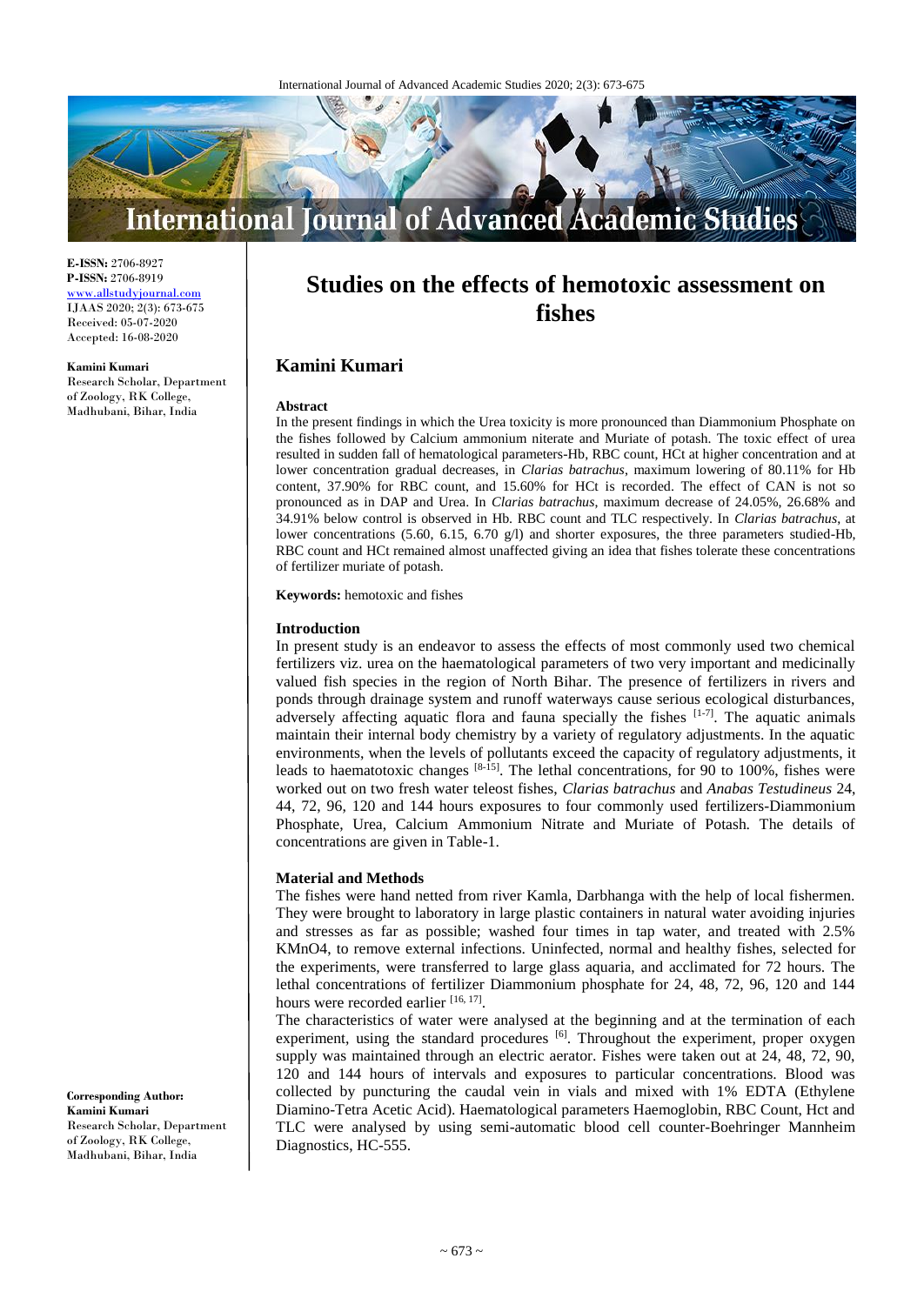## **Results and Discussion**

## **1. Effect of diammonium phosphate fertilizer on teleost fishes** *clarias batrachus* **and** *anabas testudineus*

The toxic effect of Diammonium Phosphate was more pronounced than that of urea in both the fishes. The toxic effect resulted in a sudden fall of hematological parameters-Hb, RBC count, HCt at higher concentration, and at lower concentrations gradual decreases were seen over comparatively longer durations.

In H. fossilis, the maximum decreases of 50.79%. 52.75% and 82.16% from the Controls were seen in Hb, RBC count and HCt respectively. Leucocytosis was evident at all concentrations and exposures.

**2. Effect of urea fertilizer on haematological parameters of teleost fishes**, *clarias batrachus* **and** *anabas testudineus* Hematological parameters- Hb, RBC count and HCt decreased during urea intoxication in both fishes. In *Clarias batrachus*, maximum lowerings of 80.11% for Hb content, 37.90% for RBC count, and 15.60% for HCt were recorded. TLC increased at all concentrations and exposure of urea. In *Anabas Testudineus*, maximum lowering of 69.62%, in RBC count, 82.74% in Hb content and 83.62% in HCt were recorded.

## **3. Effect of-calcium ammonium nitrate fertilizer on teleost fishes**, *clarias batrachus* **and** *anabas testudineus*

Fertilizer CAN decreased Hb, RBC count and HCt in both the fishes at all concentrations and exposures, The effect of CAN was not so pronounced as in DAP and Urea. In *Clarias batrachus*, maximum decrease of 24.05%, 26.68% and 34.91% below control were observed in Hb. RBC count and TLC respectively. TLC, at higher concentrations and shorter exposures increased gradually and reached the peak value when the fshes died.

#### **4. Effect of muriate of potash fertilizer on teleost fishes**, *clarias batrachus* **and** *anabas testudineus*

In *Clarias batrachus*, at lower concentrations (5.60, 6.15, 6.70 *g*/*l*) and shorter exposures, the three parameters studied-Hb, RBC count and HCt remained almost unaffected giving an idea that fishes tolerated these concentrations. However, due to apparent failure in

adjustment of body chemistry, the fishes died in prolonged exposures i.e. 96 to 144 hours when the Hb levels had fallen from the controls. At higher concentrations (7.10, 7.80. 8.75 *g*/*l*) and shorter exposures (24 to 72 hours), maximum lowering of 25.75% in Hb, 31.25% in RBC count and 36.10% in HCt were recorded. TLC at lower concentrations (5.60, 6.15, 6.70 *g*/*l*) and shorter exposures, were similar to controls, while it increased gradually with progressing concentrations in longer time intervals giving an idea of fishes being infected and unable to adjust the toxic effect of fertilizer. TLC was highest 43.77% above the controls, at lowest concentration of 5.60 *g*/*l* in 144 hours after which the fertilizer proved lethal to fishes.

All facts furnish ample support to our findings regarding a decline in Hb content, RBC count and HCt values on exposures of the fishes to fertilizers polluted aquatic environment, but whether the exact cause of these anemic symptoms is the impairment of haemoglobin synthesis due to interference by urea with the absorption of iron at the intestinal mucosa, or it is due to an. impairment of the concerned enzyme systems at the corpuscular level or it is due to increased destruction of erythrocytes caused by a misbalanced cell plasma relationship, or it is due to a combination of one or more of these factors can only be settled by detailed biochemical investigations. The results hive opened a wide scope for further experimentation and work in relation to these findings is in progress in my laboratory. Leucocytosis in response to environmental pollution in aquatic animals has been reported by a number of workers. Leucocytosis occurs as an immunological response to internal toxins as well as environmental pollution. It is certainly a pathological state and a diagnostic symptoms of morbidity. The total leucocyte count in case of fish like that in other vertebrate does reflect the state of internal as well as external environment, significant toxicity was observed due to agricultural fertilizers in fishes [16-17].

#### **Conclusion**

Our findings lead to the inference that the pollution of' aquatic environment with fertilizers DAP, Urea. CAN and MP even at low concentrations causes anaemia in the fresh water fishes *Clarias batrachus* and *Anabas Testudineus* and that with a rise in concentration of the pollutant, both the symptoms increase in intensity.

| Name of the fertilizers     | <i>Clarias batrachus</i> Exposure Time in Hours |      |       |       |      |      | <b>Anabas testudineus Exposure Time in Hours</b> |      |       |       |       |      |
|-----------------------------|-------------------------------------------------|------|-------|-------|------|------|--------------------------------------------------|------|-------|-------|-------|------|
|                             | 24                                              | 48   | 72    | 92    | 120  | 144  | 24                                               | 48   | 72    | 92    | 120   | 144  |
| Diammonium Phosphate        | .10                                             | .01  | 0.97  | 0.92  | 0.86 | 0.81 | 3.00                                             | 2.70 | 2.15  | .85   | . .50 | 1.15 |
| Urea                        | 31.30                                           | 24.7 | 20.30 | 16.25 | 1.80 | 7.50 | 36.6                                             | 31.9 | 27.70 | 21.35 | 12.15 | 8.50 |
| Calcium Ammonium<br>Nitrate | 20.80                                           | 17.4 | 15.70 | 13.50 | 1.30 | 9.20 | 8.90                                             | 7.70 | 6.30  | 5.65  | 4.20  | 3.75 |
| Muriate of Potash           | 8.75                                            | .80  | 7.10  | 6.70  | 6.15 | 5.60 | 6.50                                             | 6.10 | 5.80  | 5.55  | 5.30  | 4.50 |

| Table 1:                                                                                   |  |
|--------------------------------------------------------------------------------------------|--|
| 90-100% lethal concentrations (g/l) of different fertilizers to fresh water teleost fishes |  |

## **References**

- 1. Agarwal PK, Kalpana VP, Sandhya, Goel KA. Lithium inducted haematological changes in *Channa punctatus*, Indian J Zool 1983;24:57-60.
- 2. Goel KA, Maya. Haematological anomalies in *Clarias batracus* under the stress of Rozor. Adv. Bios 1986;5:187-192.
- 3. Goel KA, Tyagi SK, Awasthi AR. Effect of Malathion on some haematological values in *Heteropneustes fossils.* Comp. Physical Ecol 1982;7:259-261.
- 4. Aitova MD, Potapenko VA, Boltuskkina LT. Ammoniinogo Azota Protesessakh Biosint, Mater, Vses, Simp 1976, 97-100.
- 5. Arnold DE. The ecological decline of Lake Erie NY. Fish and Fame J 1969, 27-45.